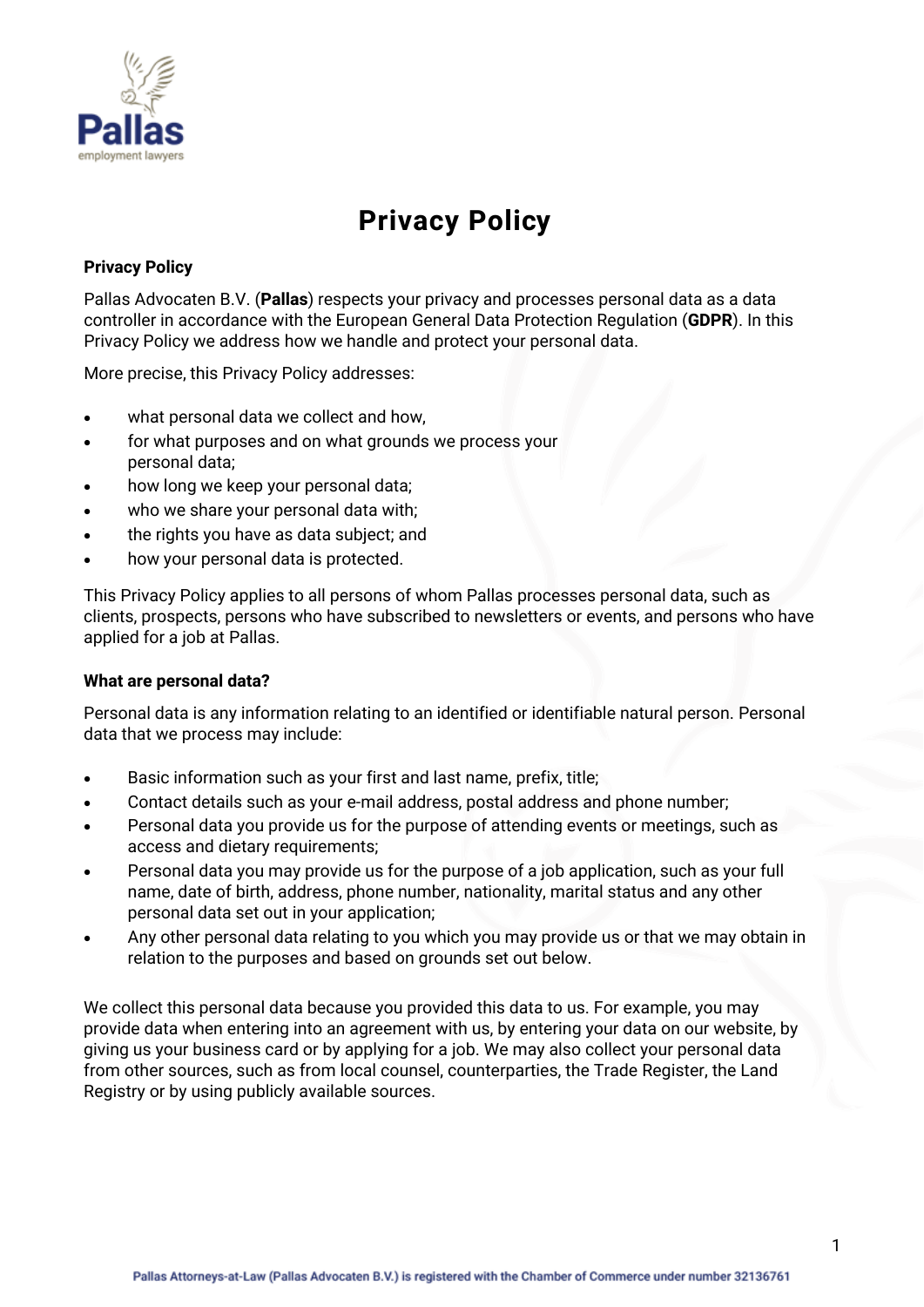

# **Purposes and legal basis for the processing of personal data**

Pallas may process your personal data for the following purposes:

- To provide our legal services:
- To comply with our legal and regulatory obligations;
- For marketing and business development activities, such as news updates, invitations for our events and other marketing communications that may be of interest to you;
- To handle your job application or subscription to any of our recruitment services and events.

We will process your personal data using one or more of the following legal grounds:

- Performance of a contract;
- Compliance with a legal obligation;
- Legitimate interest;
- Your consent.

#### **Sharing of personal data**

In some cases we may also share your personal data with third parties. This may include, but is not limited to:

- Third parties relevant to the legal services that we provide, such as counterparties, local counsel, courts and governmental institutions.
- Third parties that we engage with, such as supervisory authorities and other bodies, in order to comply with legal obligations.
- Third party suppliers in connection with the processing of your personal data for the purposes described in this Privacy Policy, such as IT providers, communication service providers or other suppliers to whom we outsource certain support services.

We will only share your personal data with these third parties for the purposes and on the legal grounds stated in this Privacy Policy.

Third parties to whom we transfer your personal data are themselves responsible for compliance with privacy legislation. Pallas is neither responsible nor liable for the processing of your personal data by these third parties. To the extent that a third party processes your personal data as a data processor of Pallas, Pallas will conclude a processor agreement with such party that meets the requirements set out in the GDPR.

To be able to provide our services, it may be necessary for us to transfer your personal data to a recipient in a country outside of the European Economic Area. In that case, Pallas will ensure that the data transfer is compliant with the applicable law.